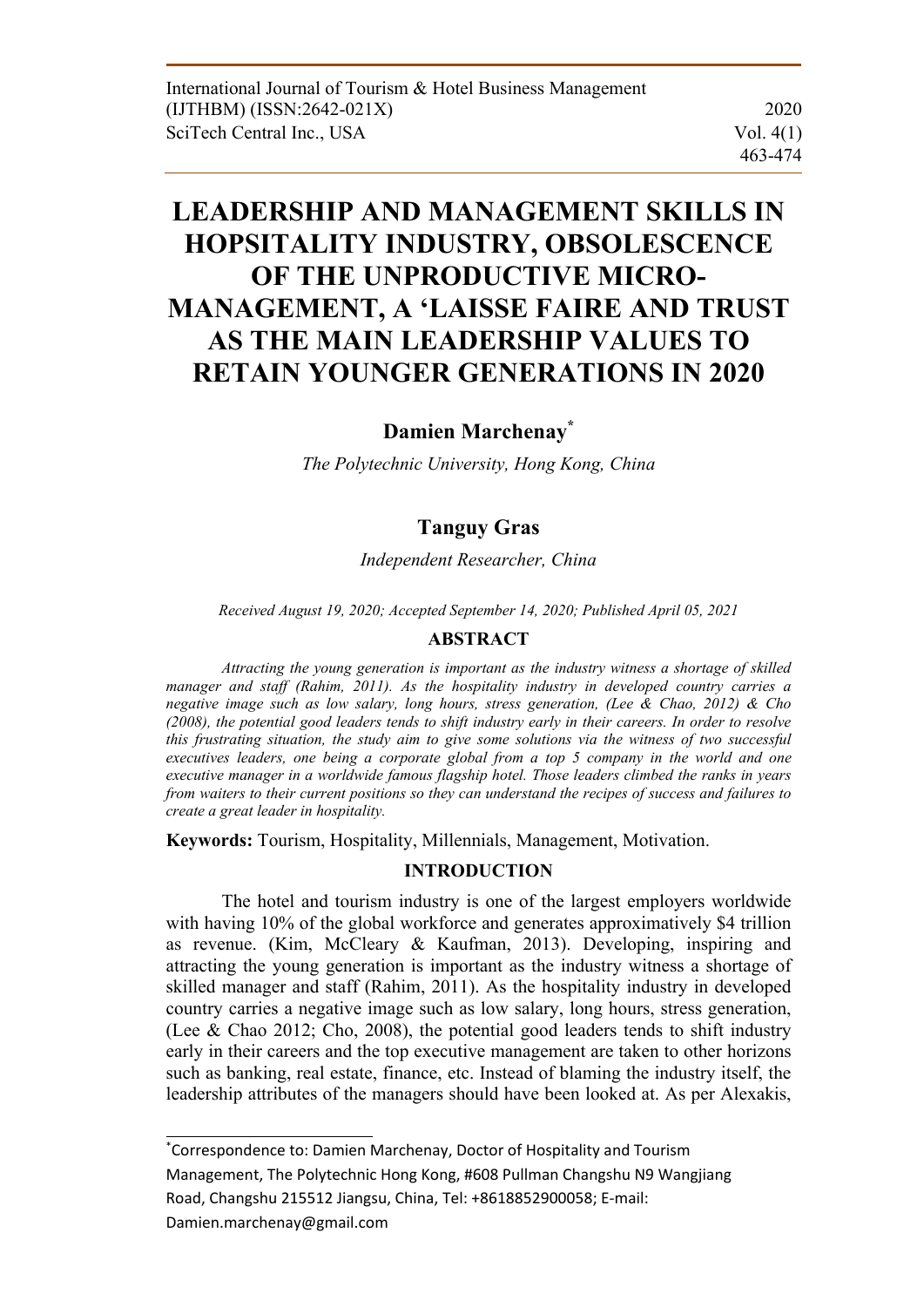(2011), employees quit their bosses not their companies. Attracting and retaining performing worker lead to global guest satisfaction, therefore to sustain a level of excellence, training and loyalty is primordial of preserving the quality standard but also to facilitate the transfer of knowledge between generations (Dawson, Abbott, Shoemaker, 2011). Lolli (2013) mentioned that the curriculums from most of hotel school are very poor in leadership learning and graduate are not ready. The need to develop team leadership is primordial as nowadays competition has a certain paradox: "today's world of increased external competition requires more internal cooperation" (Matjka, Dunsin & Walat, 1998). A wake up call should be happening to ensure the sustainability of tourism industry. As per Alexakis (2011) leadership is not a science, it is an art, based on philosophy. Therefore managers are strongly attracted by non-certified and nonacademic recognized gurus, such as Covey with his "7 habits" or Sinek for "start with Why".

The main aim of this article will be to demystify the secret of current leadership based on two concrete examples from the industry and on the literature. Some clear guidelines on the skills, attributes and behavior will be to given to become a successful leader.

#### **METHODOLOGY**

There are three typical methods recognized academically to treat research topics, quantitative, qualitative, and mixed, with each having a distinctive style, purpose, and results that justifies their use (Ritchie et al., 2005). The main difference as described by Phillmore et al. (2004) is the results expected the number of respondent and the quantified or not from the findings.

The qualitative method is the best way to analyse a context, as described by Myers (2009). This could include having in-depth conversations with managers or executives about their mindsets on subjects such as leadership. In this case, the executives can open up and be fruitful with their first-hand information. The qualitative method is most often utilized to gather data from executives, managers, through in-depth interviews, focus groups, or semi-structured interviews. This method is screened to allow collection of a large amount of information from a small number of people, and it facilitates having in-depth information (Veal, 2006). This mode is largely used by academics and as per Rubin and Rubin (1995), due to the exploratory nature of this part of research, a qualitative approach is best to reflect data that is as close as possible to reality (Saunders, Lewis, & Thornhill, 2009). Qualitative interviews are the best way to capture the feelings of the respondent on a given topic. To ensure having complete and detailed information, Clifford (2006) advises performing in-depth data collection through a semistructured interview.

## **LITERATURE REVIEW**

The sources of the research will be based on premium journals, books and articles. The author selected over 20 articles or journal on the topic of leadership attributes as a leverage of managerial performance. To ensure that the research is mostly serving the hospitality and tourism industry, most of the articles selected are treating leadership in the hospitality field. The choice was not to be oriented on philosophical statement described by leadership "gurus" but rather on analytic findings from existing academic researches as the approach preferred is academic.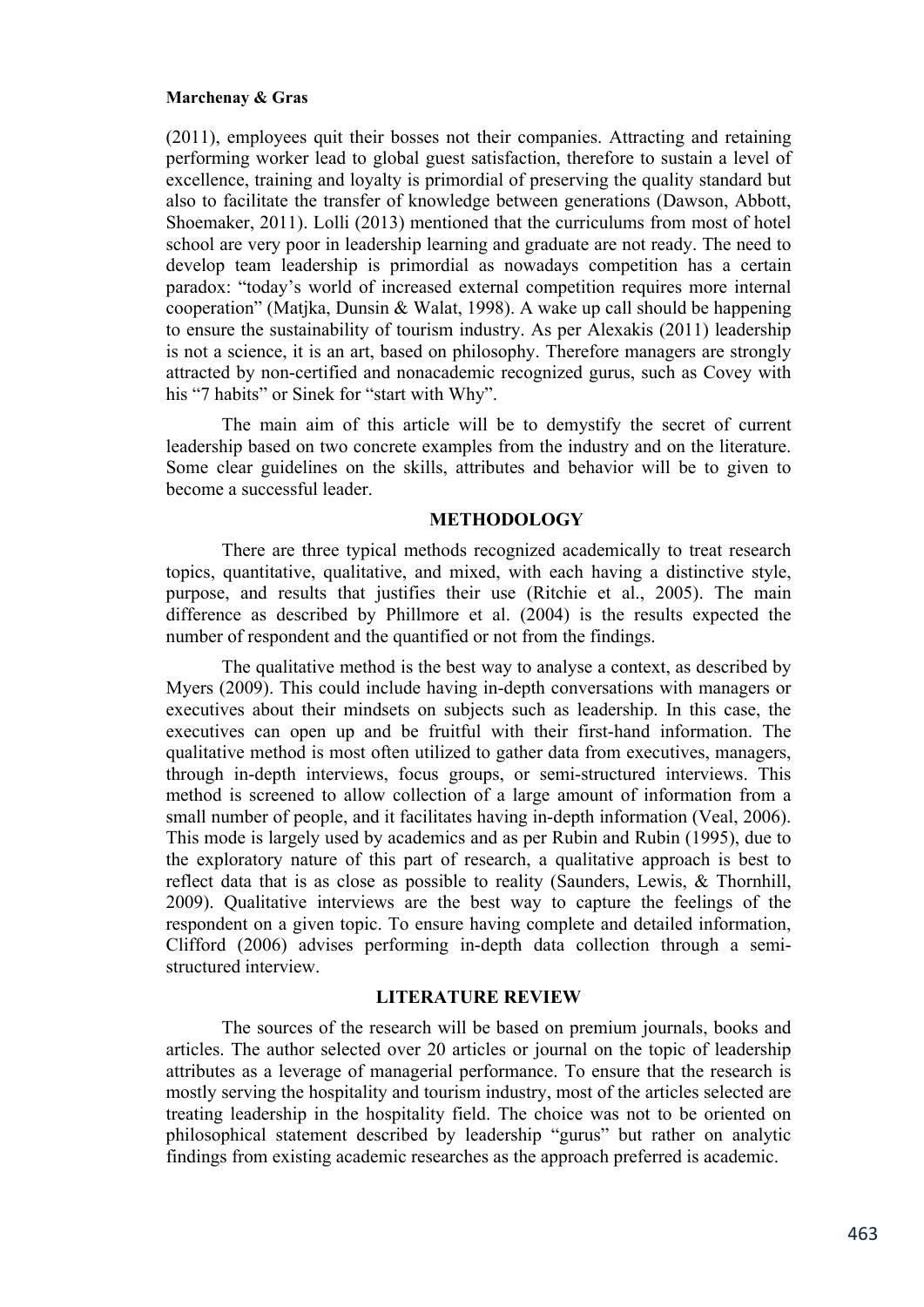## **The academic literature vs leadership gurus books**

From Kerwin (2013) point of view, the success of all the leadership gurus' book is mostly due the opacity and the lack of universal method published from the academy to become a leader. No academic research is able to give some clear solution whereas gurus can give for 9\$ their secret recipes. That is why the subject is poorly taught in school and the academic does not prepare well the young generation to hold a leadership role (Lolli 2013; Yiu & Law, 2012; Rahim, 2011).

## **The definition of leadership**

The definition of leadership is broad and diverse. Korabik (2010) mentioned that "Leadership is not universal" and varies from one person to another and from one gender or culture to another. It can be considered as a "concept" or an "art based on a philosophy" (Dawson, Abbott & Shoemaker, 2011). Despite the fact that there is no clear definition, it is recognized to be the most prominent factor to rate the successful entrepreneurs (Wagener, Gorgievski & Rijsdijk, 2010).

Avolio and Bass (2002), give a simple definition: To be a leader is to base a vision for a common group of individuals. Souba (2004), mentioned leadership is a group effect where you do have a leader and also followers. (Lewin, Lippit & White, 1939) defined 3 dimensions of leadership; authoritarian, democratic and laissez faire.

Goleman, Boyatzis and McKee (2002) complete it with taking 6 factors to define different type of leadership.

- Visionary
- Coaching
- Affiliated,
- Democratic
- Commanding
- Pacesetting

## **Leader vs. Manager**

Despite the fact that the two terms are often misleading to be an identical meaning (Armstrong, 2009) the terminology of the leader and manager has no ambiguity and has clear differences. While a leader is often a manager; manager is not always a recognized leader. As per Dawson, Abbott and Shoemaker (2011) a manager get others to do what he/she wants subordinate to do whereas a leader gets other want what he/she wants.

A clear parallel is defined by White, Sara and Fashp (2005), a manager is a status, and a leader is an inspiration. To understand more the meaning of the definition, the author simplifies it in the **Table 1**.

## **How do we become a leader?**

From the literature the criterion of a leader is based on behaviors (Testa, 2007; Coughlan, 2001) funded on different values such as Ownership/Accountability (Froschheiser & Lee 2009; Dawson, Abbott & Shoemaker, 2011).

The charisma and the EI (Emotional Quotient) are equally an important factor (Alexakis 2011; Halsell; Shumate & Blum, 2008).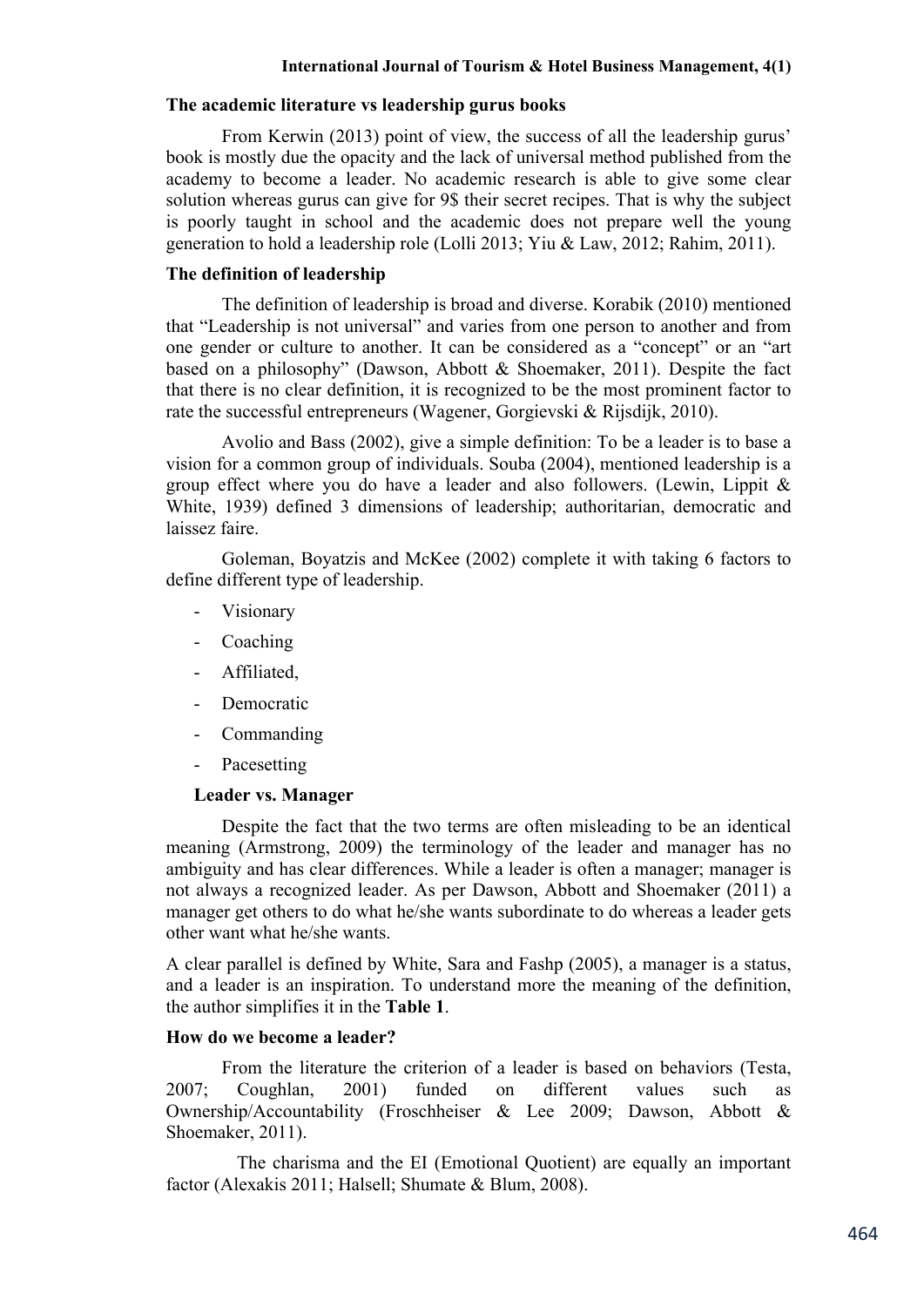|                                | <b>Manager value</b> | Leader value   |
|--------------------------------|----------------------|----------------|
| <b>Task</b>                    | Administer           | Innovate       |
| <b>Problem solving</b>         | How and when         | What and why   |
| <b>Organization/Management</b> | System of management | People         |
| <b>Business drive</b>          | Maintain             | Develop        |
| <b>Empowerment</b>             | Control              | Inspire trust  |
| <b>Perspective</b>             | <b>Short Term</b>    | Long Term      |
| <b>Status Quo</b>              | Accept it            | Challenge it   |
| <b>Vision</b>                  | <b>Bottom Line</b>   | Eye on horizon |
| <b>Achievement</b>             | <b>Good Soldier</b>  | Own People     |

| Table 1. Manager vs. Leader inspired by White Sara and Fashp (2005). |  |  |
|----------------------------------------------------------------------|--|--|
|                                                                      |  |  |

Communication and language is a major channel to transpose all values linked to leadership (Lolli, 2013). As mentioned Sujansky (…), "the primary tool of a leadership were words". And the weight of every single one has a major importance on the comprehension of the followers,

#### **Example:**

-Inclusion (team; partner);

-Empowerment ("you can do it")

-Words of success ("victory"; "achievement" etc.)

Coughlan (2001) put in exergue that ethic in the hospitality industry is an important value to leadership and is an important leverage of staff satisfaction and loyalty to a leader. The employee has a need to be driven in a company culture driven by leadership. Based on organization, Kaptein and Wempe (1998), Coughlan (2001) selected 4 majors' dimensions to focus and create leadership in an organization:

- **Justice** (Impartiality and good faith)
- **Competence** (Employee are capable, reliable and qualified)
- **Utility** (Efficacity amongst the group)
- **Integrity** (Honesty, sincerity)

In a multicultural environment such as the hospitality industry, it is also important to consider the integration into culture and genders (Testa, 2007; Korabik, 2010). Cultural distance can lead to a failure or success in the leadership (Korabik, 2010; Hofstede, 2010).

## **LEADERSHIP STYLES**

From all the existing leadership style, for a fast moving, highly competitive and creative environment such as the hospitality Industry, Halsell, Shumate and Blum (2008) and Humphrey (2012), define 2 new leadership styles: the "transformational leadership" (Alexakis, 2012; Dawson, Abbott & Shoemaker; 2011) use the word transcendental leadership.

To simplify the definition, transformational Leadership and transcendental leadership has a common view of improving the hospitality best practices / results and to align the values of the followers with the organizations'. To achieve such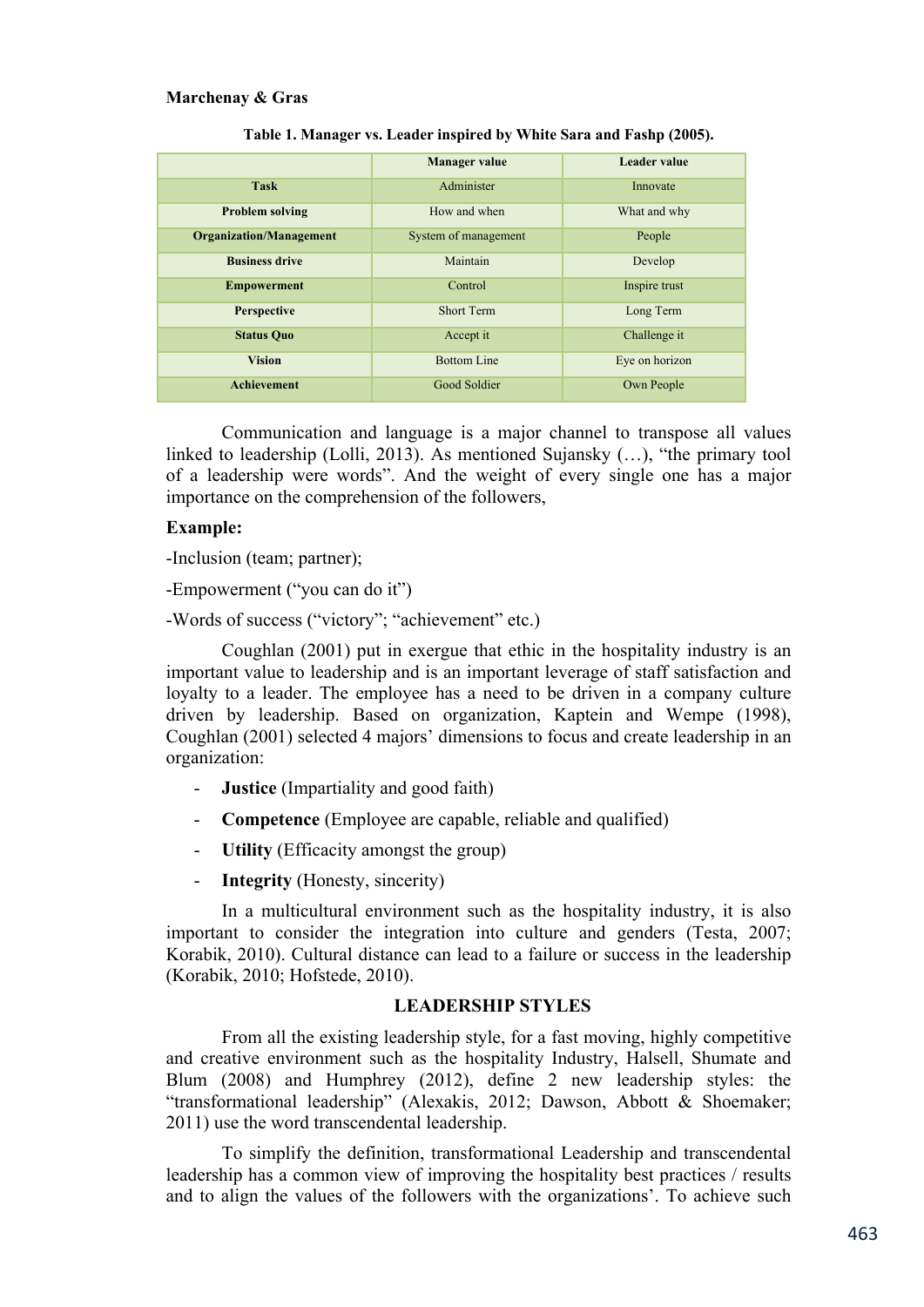## **International Journal of Tourism & Hotel Business Management, 3(2)**

target, fulfillment of the personal subordinates' needs of recognitions, esteem, selffulfillment and self-actualization should be the leader values. The past is an indicator of the future direction and not a trap to live in the past success, innovation should be the future (Jackson, 2010; Halsell, Shumate & Blum, 2008).

Matjeka, Dunsing and Walat (1998), Halsell, Shumate and Blum (2008) and Alexakis (2011) declare that the mindset and the behavior of the good leader should be:

- Consistency in the decision making, showing organization and being proactive.
- Strong focus on the future with having an end in mind.
- Be charismatic and Inspirational with create a synergy based on company culture based on value.
- Connecting emotionally with the team; (being creative and empowering the team ,thinking "Win Win"; seek first to understand and then to be understood).
- Believe that "leaders are not above followers and are not better".
- Passionate and socially committed to the organization with constantly coaching the new generation.

# **CONCLUSION**

Based on the previous literature research, the key attributes to become a good leader are:

Inner attribute, general behavior and communication skills.

To simplify the comprehension refer to **Table 2**.

#### **Table 2. Leadership attributes for successful leadership.**

| <b>Leadership attributes</b>  |  |                                                           |  |                                                                                             |
|-------------------------------|--|-----------------------------------------------------------|--|---------------------------------------------------------------------------------------------|
| <b>Inner</b>                  |  | <b>General Behavior</b>                                   |  | Communication                                                                               |
|                               |  |                                                           |  |                                                                                             |
| <b>Justice</b>                |  | Integration in a culture (from a<br>company or a country) |  | Listen more than talk                                                                       |
| <b>Integrity</b>              |  | High EI                                                   |  | Charisma                                                                                    |
| <b>Long term Vision</b>       |  | Consistency                                               |  | Connecting emotionally                                                                      |
| <b>Think Win Win</b>          |  | <b>Being Proactive</b>                                    |  | <b>Show Passion</b>                                                                         |
| <b>Be</b> organized           |  | Coaching / Delivering the knowledge                       |  | Equality status with subordinate                                                            |
| Loving his team members       |  | Empowering people is fulfilling their<br>satisfactions    |  | Living in the present, talking about the future<br>and let the past being only an indicator |
| <b>Respecting all culture</b> |  | Create a synergy                                          |  | Communicate clearly on values, goals and<br>targets                                         |

# **QUALITATIVE RESEARCH**

In order to give a clear example, two leaders were selected from the industry and accepted to deliver meaningful interviews.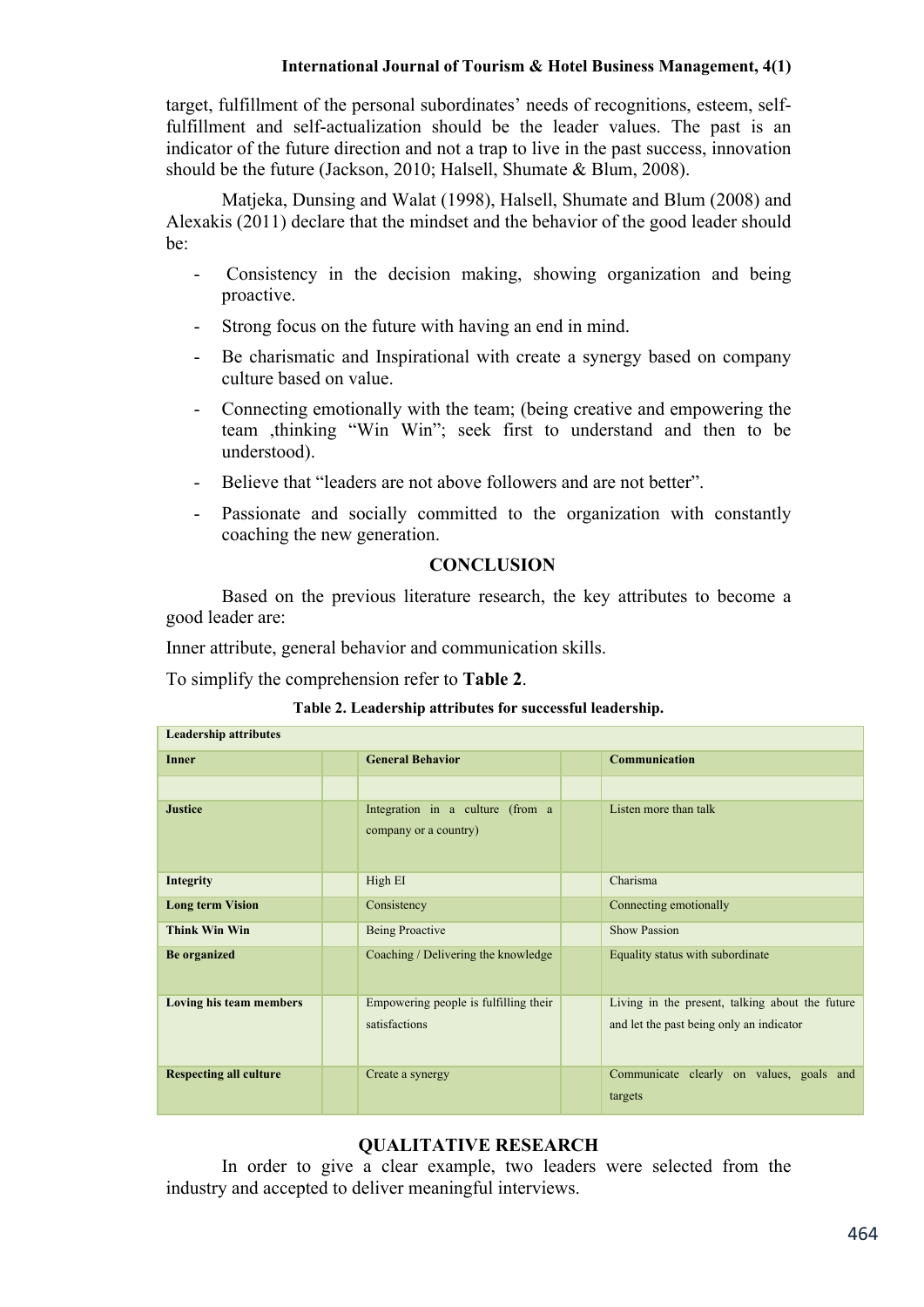During conversations, both of them found crucial to share their examples and thoughts, but mentioned that their own examples should not be taken as a best practice but more as a witness of how being successful today. Those two represent well leadership in a global organization, one property based and another top corporate executive.

The author selected them for what they represent today in term of title and inspiration for other. Two in depth interviews were performed for around an hour each with email exchanged to follow up and finalizing the best understanding. The questions and answers are all located to Appendix 1 **(Table 3)**.

The first leader (leader 1) is a Hong Kong national, previously EAM (Executive Assistant Manager) for the famous InterContinental Hong Kong. His career growth is exclusively on the same geographical location as he grew up within the years from being a waiter to EAM in Hong Kong. Being Asian, some specificity could be felt in his management style. He is recognized being a great leader and achiever in term of quality performance and awards. He has trained under his previous leadership an impressive number of successful manager in Hong Kong (Executive Manager from Robuchon, Best Sommelier in Hong Kong for 2011; 2013; 2014; Tim Ho Wan the first Dim Sum Michelin Starred owner and founder, etc.).

In term of profile, the second leader (leader 2), was a Vice President of Food and Beverage for Luxury and Upscale brand for a global hotel companies, that oversees over 4000 hotels. He has been the mentor of hundreds of General Managers.

French national, Leader 2, as of Leader 1, started from scratch as a cook and climbed all social ladders to reach his current level. He worked in several companies such as Four Seasons, Starwood, Hyatt, Raffles.

Both of them represents a cumulative of over 55 years of experience in both management and non-management.

#### **Comparison of two key mentors from the industry**

The result of both interviews is a great source of leadership hints with always questioning the future. Some answers are quite personal and straight forward, which the author tried to keep as close as their statements. All questions and answers can be found in Appendix 1 **(Table 3)**.

The conversations were driven by some open questions that was built in the same time than the literature research. The author oriented the questions to reach the very personal feeling and thinking of the two leaders. The main target is to define the leadership of today for the training the leaders of tomorrow.

Most of the questions were full of meanings with requesting a true transparency.

All questions were created to analyze the dimensions below:

 $\Rightarrow$  Auto assessment on Leadership

 $\Rightarrow$  Superior leadership assessment

 $\Rightarrow$  Evaluating the importance of leadership and assess the future leaders

All questions were put in **Table 4** and sorted to facilitate the understanding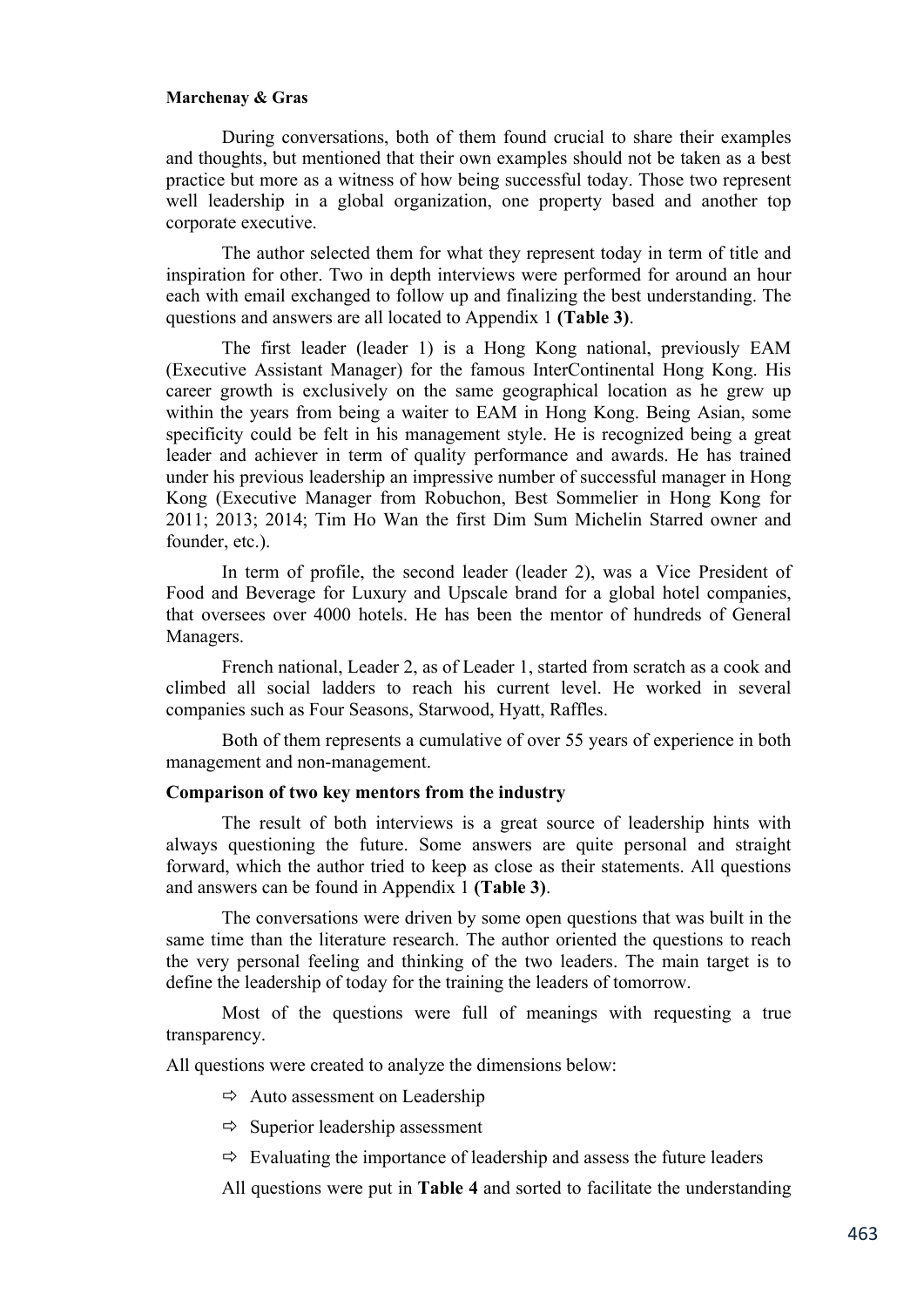of the process from the reader.

| Appendix $N^*1$                    | <b>Leader 1</b>                  | Leader 2                              |
|------------------------------------|----------------------------------|---------------------------------------|
| do<br>How<br>you<br>define<br>your | 50% Authoritarian                | 1. Authoritarian: 40%                 |
| leadership style ? (can be in      | 50% Laissez-faire                | 2. Paternalistic: 10%                 |
| percentage ex: 5% Autho ;          |                                  | 3. Democratic: 20%                    |
| 80%<br>Paternalist;                |                                  | 4. Laissez-faire: 10%                 |
| 15% Transactional)                 |                                  | 5. Transactional: 20%                 |
| What can of leadership style       | Boss: Laissez faire              | <b>Boss: Democratic</b>               |
| do you feel more comfortable to    |                                  |                                       |
| work<br>with.<br>(Boss<br>&        |                                  |                                       |
| Subordinate)                       |                                  |                                       |
|                                    | Subordinate: Paternalist         | Subordinate:<br>Authoritarian<br>&    |
|                                    |                                  | Paternalist                           |
| To recruit a manager, what is      | Depends on the department, on    | Talent 30%; Leadership 70%            |
| the importance of the balance      | the F&B department it may        |                                       |
| between Talent vs Leadership       | requires 80% of talent vs 20% of |                                       |
| (some very talented people does    | Leadership                       |                                       |
| not have any leadership skills)    |                                  |                                       |
| How do you deal with People        | Allow mistakes and be genuine    | I have been authoritarian, as I       |
| and why?                           | with people                      | value employees as a future asset.    |
|                                    |                                  | It is important is to develop them    |
|                                    |                                  |                                       |
|                                    |                                  | for future. It is a pride for me to   |
|                                    |                                  | see my employees taking over          |
|                                    |                                  | large responsibilities.               |
| When did you decide to join        | I though by mistakes, it became  | At high school I loved to cook at     |
| the Hospitality industry?          | by chance                        | home so I decided to become a         |
|                                    |                                  | chef                                  |
| Despite the fact that you are      | No I do not have the ownership   | As a leader we need to take           |
| working<br>currently<br>in<br>a    | of making use of my own capital  | ownership as if it would be our       |
| define<br>you<br>company<br>can    |                                  | own business. We need to take         |
| yourself as an entrepreneur?       |                                  | risk but also right decision          |
| If Yes, what is the main skills to | N/A                              | risk-taker,<br>Leader.<br>sense<br>οf |
| become a real entrepreneur         |                                  | responsibilities and business         |
|                                    |                                  | developer                             |
| Did you change your leadership     | Yes from Authoritarian I became  | Completely, I stopped micro           |
| style during the years and why     | more Laissez faire. This was     | managing people and start to          |
| (less or more flexibility with the | mostly linked to my confidence   | listen my subordinates                |
| staff, or due to increasing of     | in my own job                    |                                       |
| responsibility)                    |                                  |                                       |
| How far do you believe that        | 100%                             | Definitively yes. I have met so       |
| Leadership can bring to success    |                                  | talented people technically never     |
|                                    |                                  | became a good manage as their         |
|                                    |                                  | leadership were weak                  |
| What is the usual advices you are  | Stay Hungry, stay foolish and    | Working hard                          |
| giving to a young promising        | watch Steve Jobs commencement    | Be passionate                         |
| manager which get a<br>first       | address in 2005 at Youtube       | Develop people                        |
| managerial level                   |                                  | Lead by example                       |
| How do you handle the failure of   | Compassion and encouragement     | There are many reason of failure.     |
| your subordinates?                 |                                  | You can teach and lead people         |

**Table 3. Appendix 1.**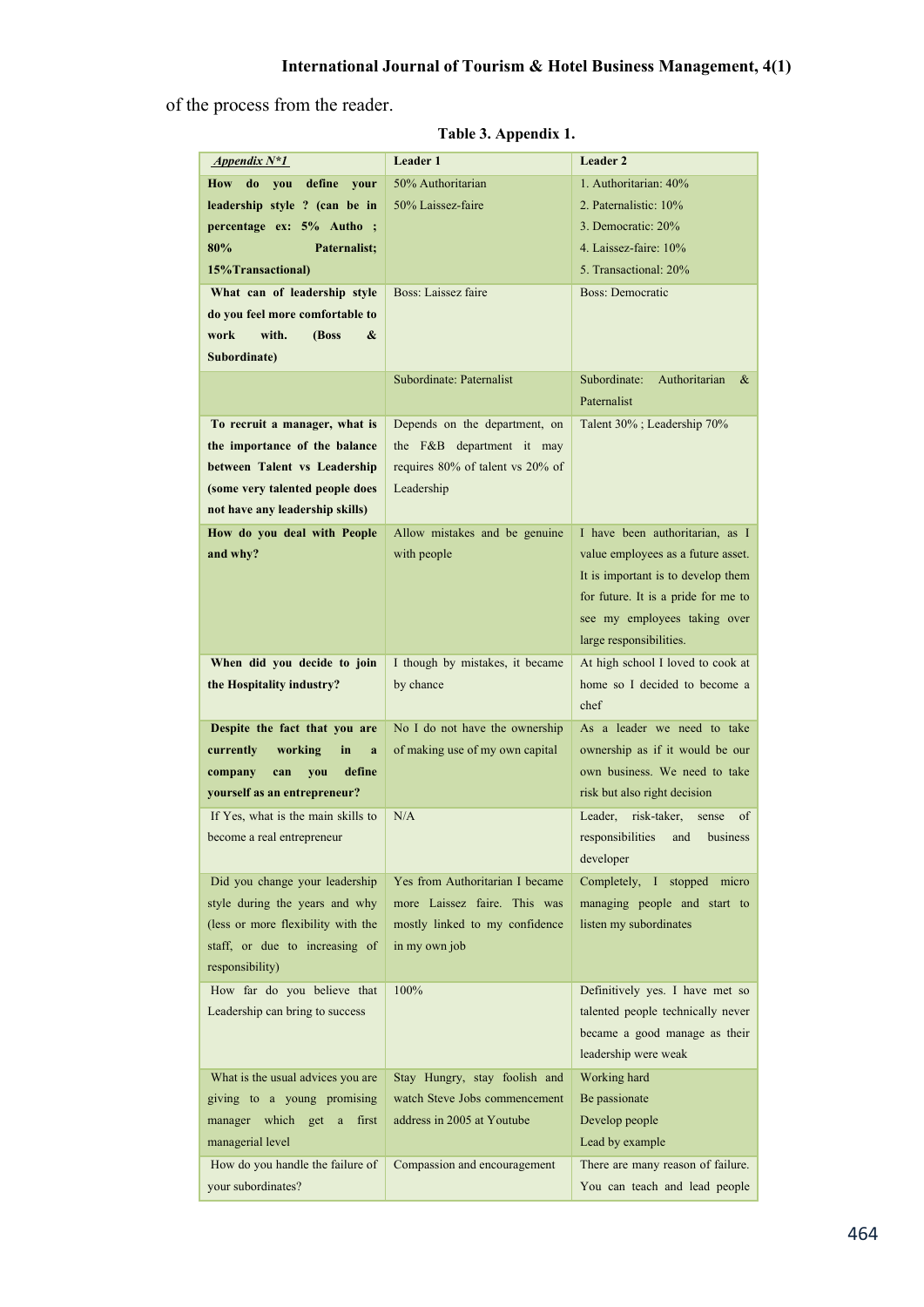|                                                                                                                   |                                                                                                                                                                            | but they may not follow your<br>requirement.<br>People who are listening can<br>definitively avoid failing. A good<br>communication will avoid a<br>complete failure                   |
|-------------------------------------------------------------------------------------------------------------------|----------------------------------------------------------------------------------------------------------------------------------------------------------------------------|----------------------------------------------------------------------------------------------------------------------------------------------------------------------------------------|
| If you will be a famous person<br>who will it be?                                                                 | Jonathan Ive (Chief Designer<br>Officer of Apple)                                                                                                                          | I do not transport myself into<br>someone else. I can admire<br>people<br>which<br>from<br>started<br>and<br>become<br>multi-<br>nothing<br>millionaire as they follow their<br>vision |
| One of your best success as a<br>leader                                                                           | None                                                                                                                                                                       | Develop<br>for<br>management<br>$\rm{a}$<br>training<br>program for future leader in my<br>previous company                                                                            |
| The worst decision you took as a<br>leader                                                                        | Too many, cannot recall one in<br>general                                                                                                                                  | Refuse to follow my previous<br>company requirement after 9/11<br>to remove people                                                                                                     |
| Do you believe in coaching and<br>mentoring? Do you think you are<br>a considered as a mentor for<br>some people? | I do not mind to be considered as<br>a mentor for only people under<br>30. However after that age people<br>should have their own belief                                   | I had mentor in the past who give<br>evolution. You are<br>tips to<br>realizing these tips years after. I<br>hope I inspired some people.                                              |
| How do you think that social<br>media is helping to showcase<br>leadership?                                       | We always say 'with the team'<br>This is an important tool to make<br>the leader remain relevant                                                                           | It<br>is<br>good<br>for<br>millennial<br>generation<br>many<br>things<br>are<br>posted on leadership especially<br>linkdn but does it make you a<br>good manager?                      |
| What did you hate in your<br>previous leaders?                                                                    | No creativity and Not brave to<br>explore something different                                                                                                              | People who did think they were<br>great but there were useless for<br>the team                                                                                                         |
| How are the current employees<br>Millenniums),<br>(Gen<br>Y,<br>any<br>potential of future leader?                | We should not see the next<br>generation<br>with<br>our<br>own<br>perspective. The future belongs to<br>them and we should not interfere.<br>They will find their own ways | This generation is different and as<br>manage you need to prove them<br>on daily basis that you want them<br>in your team                                                              |
| What will be looking the leader<br>of tomorrow (2025)?                                                            | In the long run we are all dead<br>John Maynard Keynes                                                                                                                     | People retention will be the key<br>beside productivity                                                                                                                                |
| Is there any paradox between<br>being a leader and a manager?                                                     | Yes. A leader could be only<br>visionary but not necessary good<br>at execution. Whereas manager is<br>vice versa                                                          | Leader do not need<br>to be<br>authoritarian<br>it<br>is<br>natural.<br>Manager is a role                                                                                              |
| What could be your leadership<br>(can<br>from<br>credo<br>be<br>taken<br>competitors)                             | Focus on small things to impact<br>on the big picture. Breakdown<br>complicated policy & procedures<br>to free up the productivity                                         | People teaching people                                                                                                                                                                 |
|                                                                                                                   | 2019)                                                                                                                                                                      | Appendix: Notes taken by the author during both interviews (January                                                                                                                    |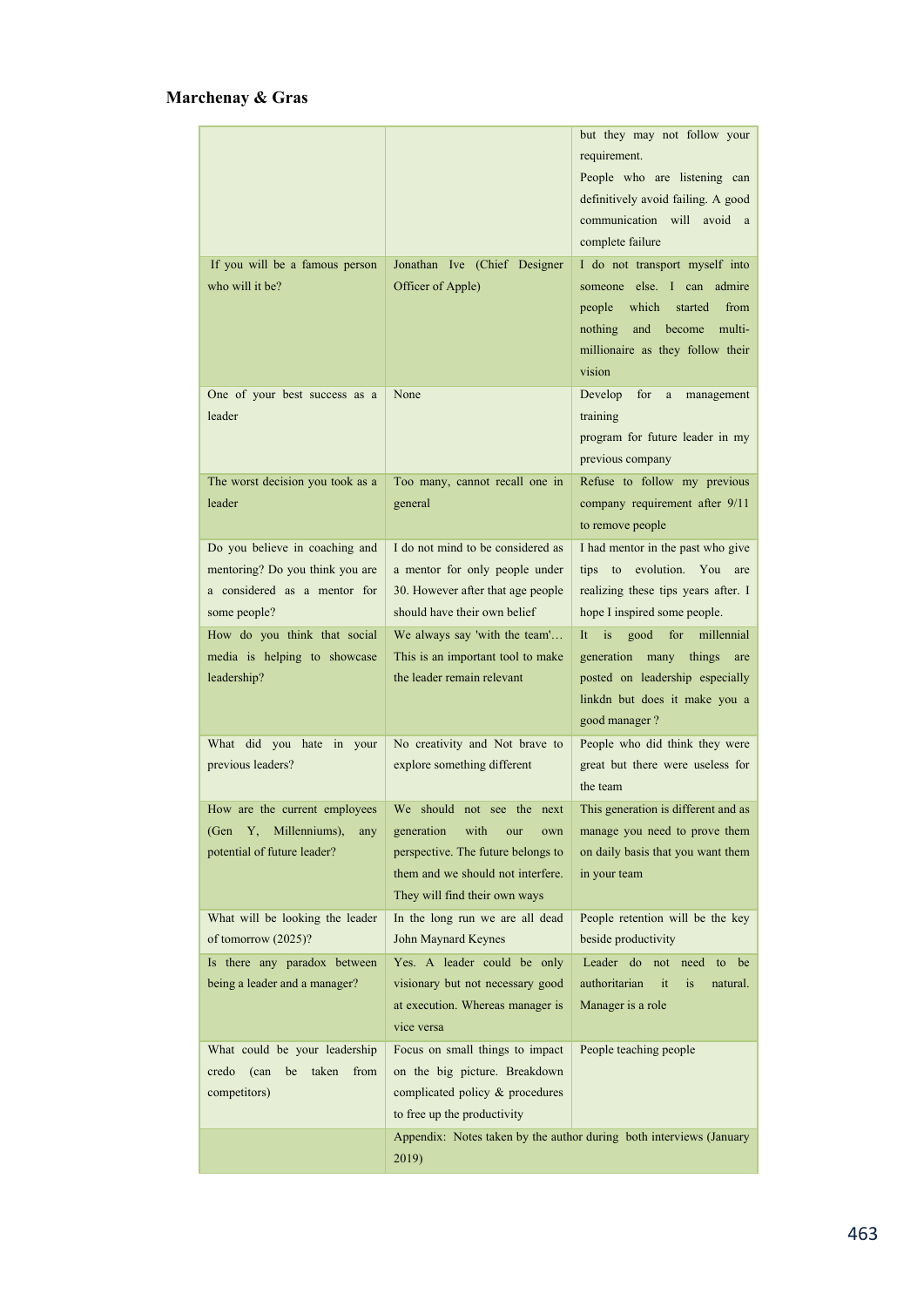#### **International Journal of Tourism & Hotel Business Management, 3(2)**

|                          | Leadership<br>auto-assessment | leadership<br><b>Superior</b><br>assessment | Evaluating the importance of<br>leadership and assess the future<br>leaders |
|--------------------------|-------------------------------|---------------------------------------------|-----------------------------------------------------------------------------|
|                          |                               |                                             |                                                                             |
| $\mathbf{1}$             | $\mathbf X$                   |                                             |                                                                             |
| $\mathbf 2$              | $\mathbf X$                   | $\mathbf X$                                 |                                                                             |
| $\overline{\mathbf{3}}$  | $\mathbf x$                   |                                             | $\mathbf x$                                                                 |
| $\overline{\mathbf{4}}$  | $\mathbf x$                   |                                             |                                                                             |
| $\overline{\mathbf{5}}$  | $\mathbf x$                   |                                             |                                                                             |
| 6                        | $\mathbf X$                   |                                             |                                                                             |
| $\overline{7}$           | $\mathbf X$                   |                                             |                                                                             |
| $\pmb{8}$                | $\mathbf X$                   |                                             | $\mathbf X$                                                                 |
| $\overline{9}$           | $\mathbf x$                   |                                             | $\mathbf X$                                                                 |
| 10                       |                               |                                             | $\mathbf x$                                                                 |
| 11                       | $\mathbf X$                   |                                             | $\mathbf X$                                                                 |
| $\overline{\mathbf{12}}$ | $\mathbf X$                   |                                             |                                                                             |
| 13                       | $\mathbf x$                   |                                             | $\mathbf X$                                                                 |
| 14                       | $\mathbf X$                   |                                             | $\mathbf X$                                                                 |
| 15                       | $\mathbf x$                   | $\mathbf x$                                 | $\mathbf X$                                                                 |
| 16                       |                               |                                             | $\mathbf X$                                                                 |
| 17                       |                               | $\mathbf x$                                 |                                                                             |
| 18                       |                               |                                             | $\mathbf X$                                                                 |
| 19                       |                               |                                             | $\mathbf x$                                                                 |
| 20                       | $\mathbf X$                   |                                             |                                                                             |
| 21                       | $\mathbf X$                   |                                             |                                                                             |

**Table 4. Classification of each interview questions on leaderships.**

#### **RESULTS AND DISCUSSION**

#### **Leadership auto-assessment**

Both leaders believe strongly in leadership as a key of success to any organization. When the questions were asked to assess their own leadership, both of the leaders see themselves to be authoritarian, however they prefer to be managed lightly (Laissez Faire) and fairly (Democratic). On their own point of view, to use a leadership which is different on their preferences of their own treatment is not a paradox but a way to facilitate coaching and the staff progression. Furthermore a paternalist touch is important with encouraging staff to take risk and let them doing mistake.

Within decision taking, Leader 1 would rather to be free in his decision while Leader 2 believes in brainstorm and like to share his challenges with his subordinates.

In term of leadership evolution, interestingly, both of them had to completely adapt over the years in pair with their own job maturity. They broadened their vision and escape from the micro management. This is the transition between a manager and a leader.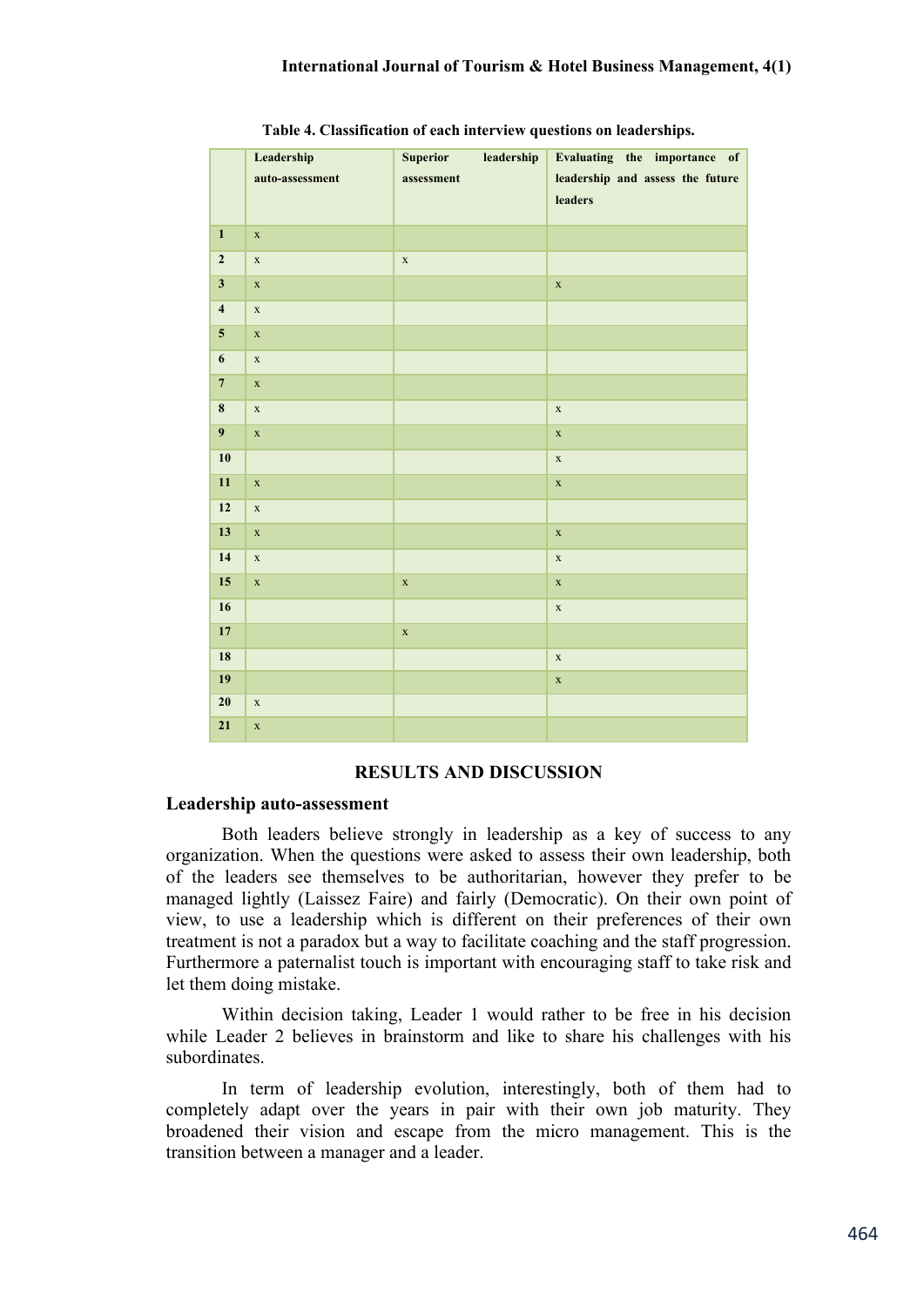For models of leaders as inspiration and admiration, both of them do not transpose themselves from hospitality industry leaders. One selected the genius designer from Apple, while the other one has no preference but appreciate the success of visionary global entrepreneurs.

At the question on celebrating their own success, they remain quite conservative and none mentioned the company financial performance as success for leadership. Leader 1 cannot recall any success while leader 2 relates his best success to his own staff development from 10 years up to today.

#### **Direct superior leadership assessment**

Both leaders remain quite humble on their own leadership skills. When it comes to be led by people, having a good superior/leader is important, especially early in the career. To have a mentoring/coaching system or a way to be inspired by people has a limitation and should stop with the maturity. As mentioned Leader 1: "After the age of 30, people should have their own belief". Leader 2 put in exergue the fact that a junior leader should always listen to mentors as from his personal experience, realized those tips only after.

Regarding the frustrations met during their past employees experience, Leader 1 feels that superiors tend to be too conservative and reduce risk to preserve their job while Leader 2 refutes the competencies of some of his previous leaders which did not have enough self-assessments of their qualities.

Regarding the parallel of Leader vs Manager; the need of both are interconnected. However Leader 2 emphasizes on the fact that Leader is a recognition which is hard to obtain, while Manager is only a "role" and a "title".

## **Evaluating the importance of leadership, assess and prepare the future leaders**

What was reflected from the interviews is quite simple and has a lot of common sense. As mentioned, leadership is the value which transports any team or individual staff to success. Adding to this, Leader 2 relates his own experience, when he observed manager failure for highly talented and technically skilled people. On the attribute for a great manager between talent and leadership, Leader 1, more operation based, prone the talent against the leadership (Talent: 80% vs. Leadership 20%); whereas Leader 2, having a corporate role requires more leadership amongst his employees (Talent 30%; Leadership 70%).

Regarding the management of the future, the advice given from those two executives is to treat the new generation as such, by letting them their own way and wait that they create their own management style as the future is theirs. Leader 1 suggests letting the way to new generation and stop interfering in the near future. Often the generational conflict is not healthy and is not new. His past metrs were complaining about his own generation as much as now he is complaining about the newest managers. Such conflict the senior from the future management composition.

To gain strategic advices, social media can be a tool but tends to become polluted by biased information. Besides it is not necessarily with reading advices on leadership that staff will become a leader. Leader 2 was promoting the fact that constant communication is important with giving the right appreciation of the employee.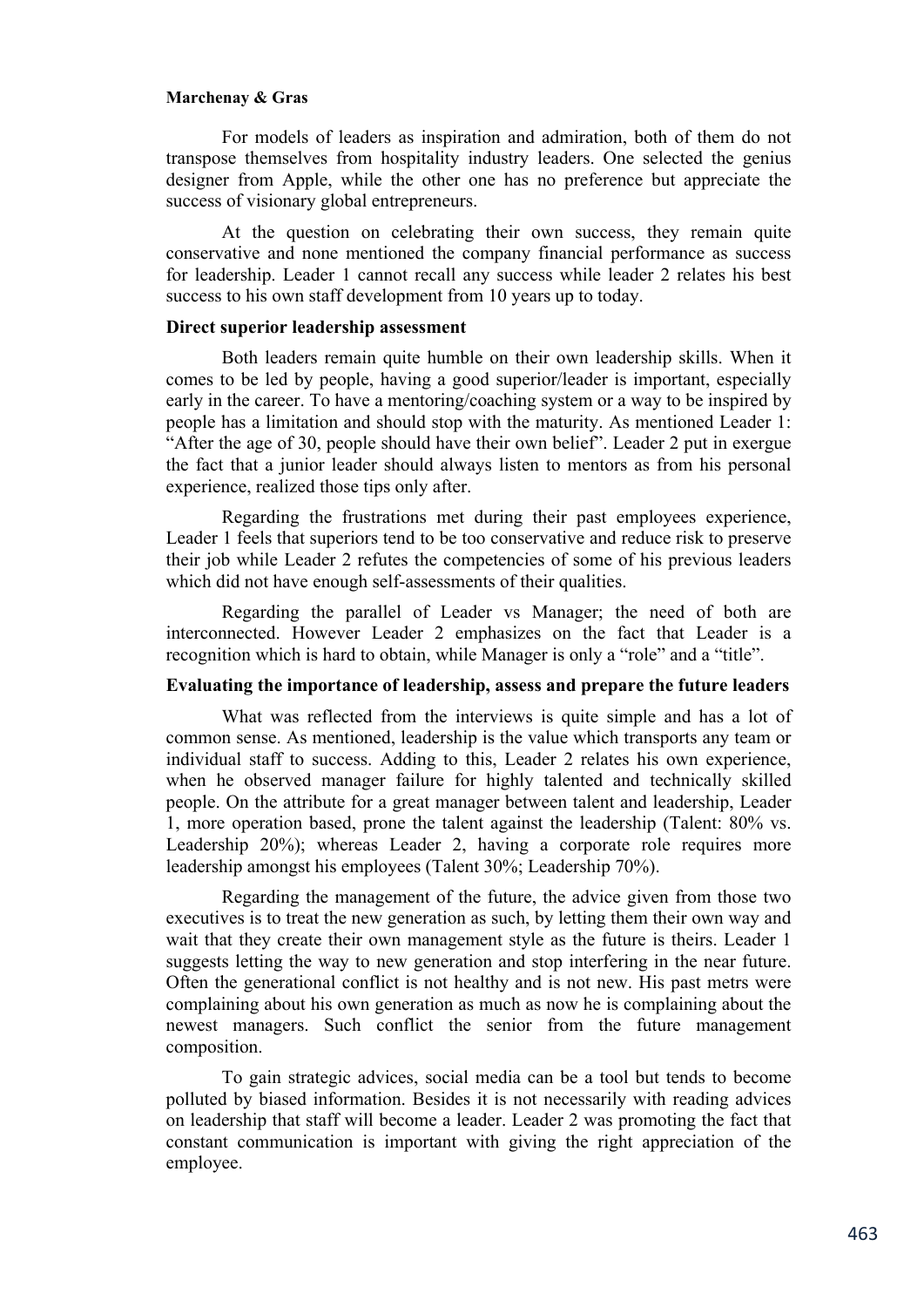#### **International Journal of Tourism & Hotel Business Management, 3(2)**

On a short term, to manage this generation, you need to "prove on dailybasis that you want them in the team". Regarding the leadership profile of the manager of the future, it does not exist yet and cannot be predicted. Leader 2 mentioned that the future main strength of the perfect leader will be the one who manage to reduce the staff turnover in an industry.

#### **CONCLUSION**

After analyzing the two profiles, a lot of similitudes were found. To be a good leader is foremost to take care with sincerity of the new generation. The care should be even stronger as the generation has a feeling to be rejected.

The main focus to this research is to give some tools for inspiring manager to become a leader. After all analysis, it is still not an easy task. With a clear focus on achievement and a dedication to the team to make them progress, the manager can become in the future a leader.

The two leaders described, prone the independence on the thinking, with a limitation in the coaching. The approach of a leader has to be close to the staff and organization culture and should be constantly adapted. In term of decision making, the mindset and the orders should be clear as all followers feeling is on the value. The personal value has to be pure. To adopt the authoritarian philosophy can be a good way to train and develop the future leaders but has limitations. To become a leader, inspiration remains important but independent thinking is the key. Both the leaders and the followers have to develop themselves.

Adding to that, the EI (Emotional Intelligence) is an important tool to progress.

At last communication is the best way to transport the leader vision and should be taken in consideration.

There is no space for "Micro Management" in the future of the leadership in hospitality industry and therefore the best way to retains younger generation and to participate of the future of the hospitality industry is to use the "Laisse Faire" as the main leadership strategy and values.

To conclude, the current research gives some hints and dimensions to look after in order to become a future leader. Concerning the future generation, some new leadership strategy will be raising within few years. The current executive or leaders should not interfere to that and follow the changes. It is an important topic as a lot of miscommunication make creates some gaps of generations.

In term of limitation or further study, it would have been important to have also the witness from the staff that has been managed on their frustrations of leadership.

#### **REFERENCES**

Alexakis, G. (2011). Transcendental leadership: The progressive hospitality leader's silver bullet. *International Journal of Hospitality Management 30*(3), 708-713.

Armstrong, M. (2009). Handbook of Human Resource Management Practice.  $11<sup>th</sup>$  ed. London.

Avolio, B.J. & Bass, B.M. (2002). Developing potential across a full range of leadership: cases on transactional and transformational leadership. Mahwah: Lawrence Erlbaum Associates.

Ayman, R. & Korabik, K. (2010). Leadership: Why gender and culture matter. *The American Psychologist 65*(3), 157(14).

Coughlan, R. (2001). An analysis of professional codes of ethics in the hospitality industry. *International Journal of Hospitality Management 20*(2), 147-162.

Clifford, L. (2006) Steps to Success: Interview Others. Huntingdon: A & C Black.